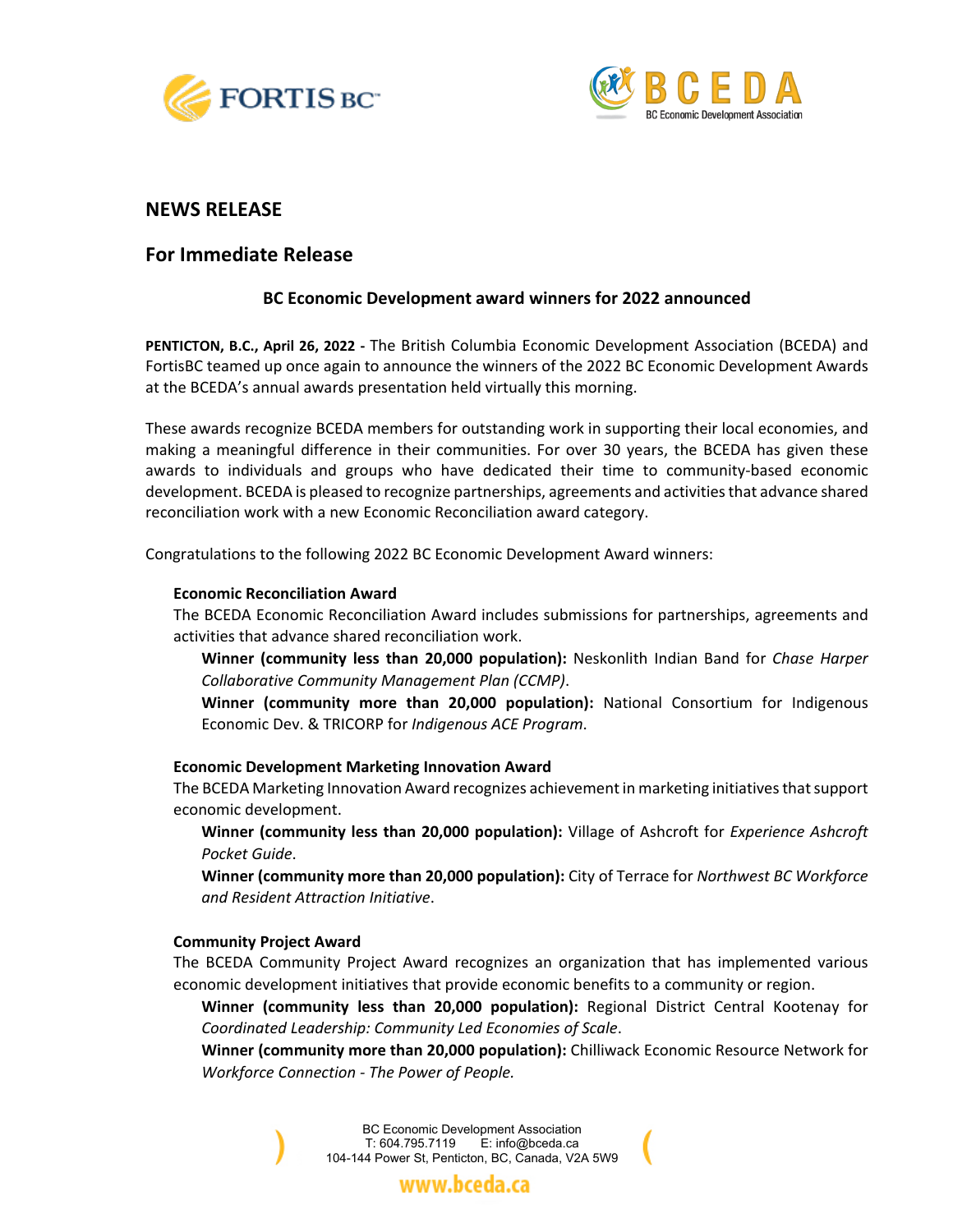#### **Economic Recovery and Resiliency Award**

This category includes submissions for programs, activities, and projects that represent a successful recovery initiative from natural and man-made disasters, including COVID-19, as well as submissions that represent replicable measures undertaken to promote long term resiliency and/or sustainability from future disasters.

**Winner (community less than 20,000 population):** Regional District Central Kootenay for *Coordinated Leadership: Community Led Economies of Scale*.

**Winner (community more than 20,000 population):** Abbotsford Chamber of Commerce for *Abbotsford Disaster Relief Fund/Farmers & Business Stream.*

#### **Chairman's Award**

The Chairman's Award is presented annually to recognize a member of BCEDA who has made a significant contribution towards the profession of economic development as well as the function, goals and/or mandate of the BC Economic Development Association.

The 2022 BCEDA Chairman's Award is presented to Cheryl McLay, Regional Manager Vancouver Island/Coast with the Ministry of Jobs, Economic Recovery and Innovation. Cheryl is an incredible resource for every Economic Development Officer and community on Vancouver Island and for her counterparts throughout the province. Through her weekly check-ins, Cheryl is readily available to assist with problem solving or moving an opportunity forward.

"As [economic](https://www.facebook.com/hashtag/economicrecovery?__eep__=6&__cft__%5b0%5d=AZV2otSWcjmdACXaNjrUt_dhExd78pWTXWVRGVFVbOILDm88eb1lGfcJ4z87rH5XMVknKaEkuW_zP3ZI8TOMKHb49jxL_xr1TYUtawHBGHnxLvCblDsNTHQNLtTmY1ARkjGn5xcwRntZv6tAfkoxb78o9Jv-Y0FL2aJf3n_PqHXemyk9R2WbgjCZulWpJgtYt_k&__tn__=*NK-R) recovery continues to be in the forefront, we couldn't be more proud of the work done by BC's Economic [Developers.](https://www.facebook.com/hashtag/economicdevelopers?__eep__=6&__cft__%5b0%5d=AZV2otSWcjmdACXaNjrUt_dhExd78pWTXWVRGVFVbOILDm88eb1lGfcJ4z87rH5XMVknKaEkuW_zP3ZI8TOMKHb49jxL_xr1TYUtawHBGHnxLvCblDsNTHQNLtTmY1ARkjGn5xcwRntZv6tAfkoxb78o9Jv-Y0FL2aJf3n_PqHXemyk9R2WbgjCZulWpJgtYt_k&__tn__=*NK-R) This year, we received a number of nominations put forward by communities and economic development professionals showcasing the creativity and smart strategies that encourage economic recovery and resiliency in their region," said Dale Wheeldon, president and CEO at BCEDA. "This year's theme is *Economic Reconciliation and Resiliency: A Future for BC*, and all of the nominated projects are great examples of the partnerships required to move BC forward. It is always very difficult for our judges to narrow down the winners and my sincere thanks goes out to everyone who submitted projects for consideration this year. Their efforts to build resilient communities, and thereby a resilient, inclusive provincial economy, are to be congratulated."

The awards are presented and sponsored by FortisBC.

"We'd like to congratulate all the winners and thank them for putting their energy into keeping B.C strong and resilient as we overcome the challenges related to the pandemic," said Vanessa Connolly, director, community and Indigenous relations at FortisBC. "In particular, we appreciate those of you who have continued to advance Reconciliation with Indigenous Peoples in your economic recovery efforts."

For more information about the BCEDA and the summit, visit: **bceda.ca.** 

BC Economic Development Association T: 604.795.7119 E: info@bceda.ca 104-144 Power St, Penticton, BC, Canada, V2A 5W9